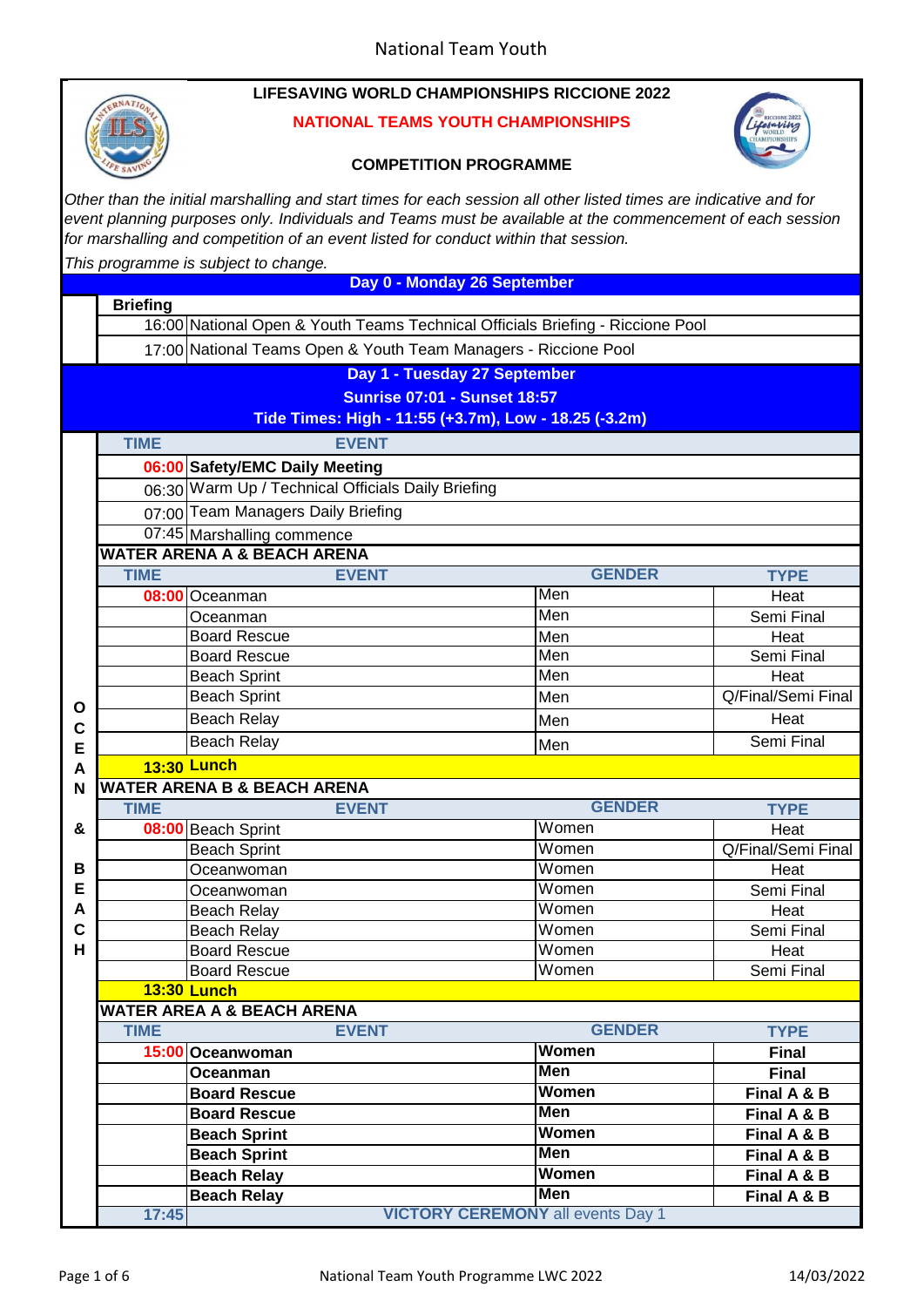

#### **NATIONAL TEAMS YOUTH CHAMPIONSHIPS**



|              | Day 2 - Wednesday 28 September                                                               |                                                              |               |                    |  |  |
|--------------|----------------------------------------------------------------------------------------------|--------------------------------------------------------------|---------------|--------------------|--|--|
|              | <b>Sunrise 07:02 - Sunset 18:55</b><br>Tide Times: Low - 06:00 (-2.5m), High - 12:20 (+3.7m) |                                                              |               |                    |  |  |
|              | <b>TIME</b>                                                                                  | <b>EVENT</b>                                                 |               |                    |  |  |
|              |                                                                                              | 06:00 Safety/EMC Daily Meeting                               |               |                    |  |  |
|              |                                                                                              | 06:30 Warm Up / Technical Technical Officials Daily Briefing |               |                    |  |  |
|              |                                                                                              | 07:00 Team Managers Daily Briefing                           |               |                    |  |  |
|              |                                                                                              | 07:15 Marshalling commence                                   |               |                    |  |  |
|              | <b>WATER AREA A &amp; BEACH ARENA</b>                                                        |                                                              |               |                    |  |  |
|              | <b>TIME</b>                                                                                  | <b>EVENT</b>                                                 | <b>GENDER</b> | <b>TYPE</b>        |  |  |
|              |                                                                                              | 07:30 Surf Ski Race                                          | Men           | Heat               |  |  |
|              |                                                                                              | Surf Ski Race                                                | Men           | Semi Final         |  |  |
|              |                                                                                              | Rescue Tube Rescue                                           | Men           | Heat               |  |  |
|              |                                                                                              | <b>Rescue Tube Rescue</b>                                    | Men           | Semi Final         |  |  |
|              |                                                                                              | <b>Beach Flags</b>                                           | Men           | Heat               |  |  |
|              |                                                                                              | <b>Beach Flags</b>                                           | Men           | Q/Final/Semi Final |  |  |
| $\mathbf{o}$ |                                                                                              | Oceanman Relay                                               | Men           | Heat               |  |  |
| C            |                                                                                              | Oceanman Relay                                               | Men           | Semi Final         |  |  |
| E            |                                                                                              | <b>12:30 Lunch</b>                                           |               |                    |  |  |
| A<br>N       |                                                                                              | <b>WATER ARENA B &amp; BEACH ARENA</b>                       |               |                    |  |  |
|              | <b>TIME</b>                                                                                  | <b>EVENT</b>                                                 | <b>GENDER</b> | <b>TYPE</b>        |  |  |
| &            |                                                                                              | 07:30 Board Race                                             | Women         | Heat               |  |  |
|              |                                                                                              | <b>Board Race</b>                                            | Women         | Semi Final         |  |  |
| B            |                                                                                              | <b>Beach Flags</b>                                           | Women         | Heat               |  |  |
| E            |                                                                                              | <b>Beach Flags</b>                                           | Women         | Q/Final/Semi Final |  |  |
| A            |                                                                                              | <b>Rescue Tube Rescue</b>                                    | Women         | Heat               |  |  |
| $\mathbf c$  |                                                                                              | <b>Rescue Tube Rescue</b>                                    | Women         | Semi Final         |  |  |
| Н            |                                                                                              | Oceanwoman Relay                                             | Women         | Heat               |  |  |
|              |                                                                                              | Oceanwoman Relay                                             | Women         | Semi Final         |  |  |
|              |                                                                                              | <b>12:30 Lunch</b>                                           |               |                    |  |  |
|              |                                                                                              | <b>WATER AREA A &amp; BEACH ARENA</b>                        |               |                    |  |  |
|              | <b>TIME</b>                                                                                  | <b>EVENT</b>                                                 | <b>GENDER</b> | <b>TYPE</b>        |  |  |
|              |                                                                                              | 15:00 Board Race                                             | <b>Women</b>  | <b>Final</b>       |  |  |
|              |                                                                                              | Ski Race                                                     | <b>Men</b>    | <b>Final</b>       |  |  |
|              |                                                                                              | <b>Rescue Tube Rescue</b>                                    | Women         | Final A & B        |  |  |
|              |                                                                                              | <b>Rescue Tube Rescue</b>                                    | <b>Men</b>    | Final A & B        |  |  |
|              |                                                                                              | <b>Oceanwoman Relay</b>                                      | <b>Women</b>  | <b>Final</b>       |  |  |
|              |                                                                                              | <b>Oceanman Relay</b>                                        | <b>Men</b>    | <b>Final</b>       |  |  |
|              |                                                                                              | <b>Beach Flags</b>                                           | <b>Women</b>  | Final A & B        |  |  |
|              |                                                                                              | <b>Beach Flags</b>                                           | Men           | Final A & B        |  |  |
|              | 17:45                                                                                        | <b>VICTORY CEREMONY</b> all events Day 2                     |               |                    |  |  |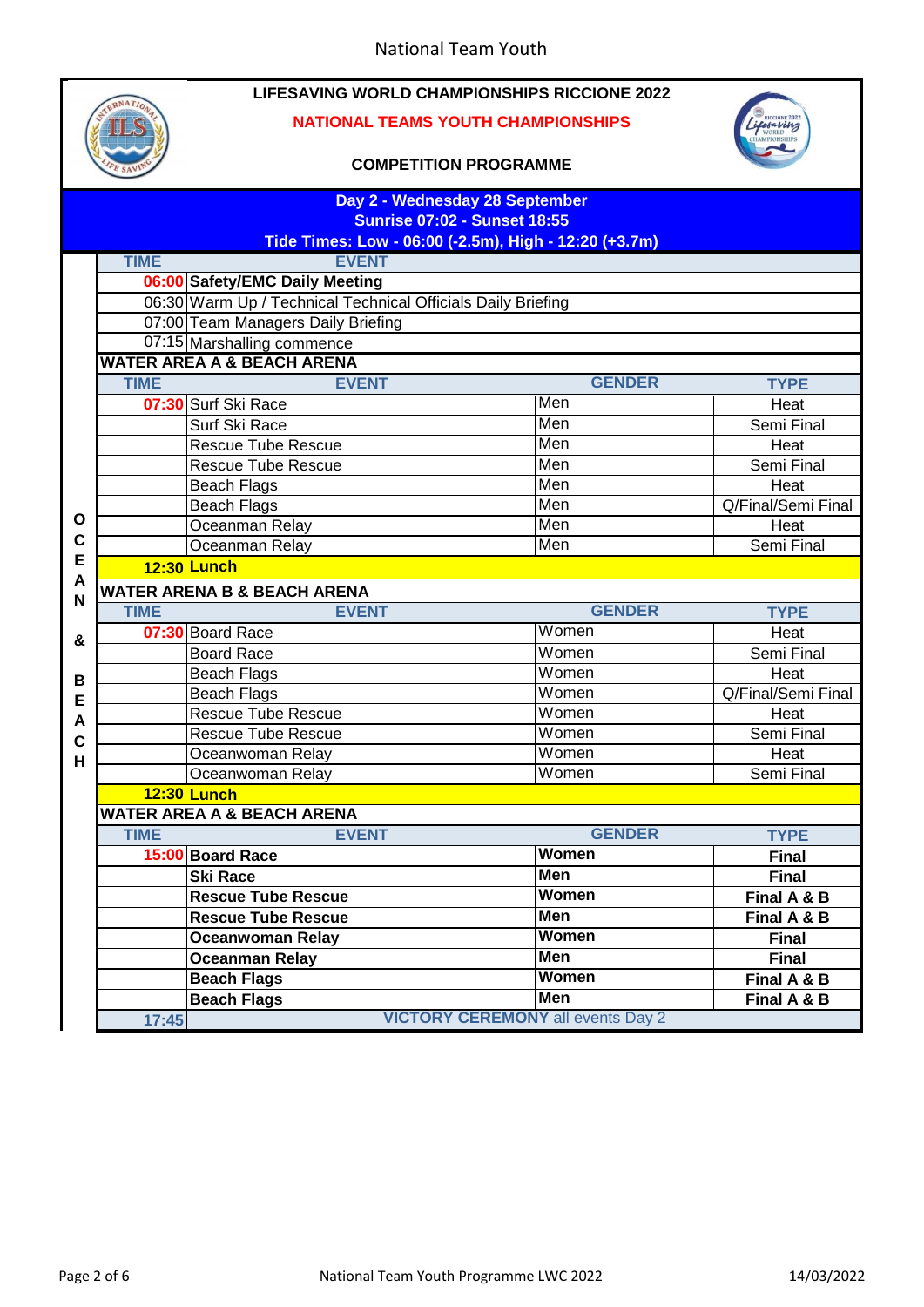

### **NATIONAL TEAMS YOUTH CHAMPIONSHIPS**



| Day 3 - Thursday 29 September<br><b>Sunrise 07:03 - Sunset 18:53</b><br>Tide Times: Low - 06:25 (-1.9m), High - 12:45 (+3.5m) |                                                                 |                                                              |               |              |  |
|-------------------------------------------------------------------------------------------------------------------------------|-----------------------------------------------------------------|--------------------------------------------------------------|---------------|--------------|--|
|                                                                                                                               | <b>TIME</b>                                                     | <b>EVENT</b>                                                 |               |              |  |
|                                                                                                                               |                                                                 | 06:00 Safety/EMC Daily Meeting                               |               |              |  |
|                                                                                                                               |                                                                 | 06:30 Warm Up / Technical Technical Officials Daily Briefing |               |              |  |
|                                                                                                                               |                                                                 | 07:00 Team Managers Daily Briefing                           |               |              |  |
|                                                                                                                               |                                                                 | 07:15 Marshalling commence                                   |               |              |  |
|                                                                                                                               | <b>WATER AREA A &amp; BEACH ARENA</b>                           |                                                              |               |              |  |
|                                                                                                                               | <b>TIME</b>                                                     | <b>EVENT</b>                                                 | <b>GENDER</b> | <b>TYPE</b>  |  |
|                                                                                                                               |                                                                 | 07:30 Board Race                                             | Men           | Heat         |  |
|                                                                                                                               |                                                                 | <b>Board Race</b>                                            | Men           | Semi Final   |  |
|                                                                                                                               |                                                                 | <b>Surf Race</b>                                             | Men           | Heat         |  |
| O                                                                                                                             |                                                                 | <b>Surf Race</b>                                             | Men           | Semi Final   |  |
| C                                                                                                                             |                                                                 | Mixed Ocean Lifesaver Relay                                  | Mixed         | Heat         |  |
| E                                                                                                                             |                                                                 | Mixed Ocean Lifesaver Relay                                  | Mixed         | Semi Final   |  |
| A                                                                                                                             | <b>12:30 Lunch</b>                                              |                                                              |               |              |  |
| N                                                                                                                             | <b>WATER ARENA B &amp; BEACH ARENA</b>                          |                                                              |               |              |  |
|                                                                                                                               | <b>TIME</b>                                                     | <b>EVENT</b>                                                 | <b>GENDER</b> | <b>TYPE</b>  |  |
| &                                                                                                                             |                                                                 | 07:30 Ski Race                                               | Women         | Heat         |  |
| B                                                                                                                             |                                                                 | <b>Ski Race</b>                                              | Women         | Semi Final   |  |
| E                                                                                                                             |                                                                 | <b>Surf Race</b>                                             | Women         | Heat         |  |
| A                                                                                                                             |                                                                 | <b>Surf Race</b>                                             | Women         | Semi Final   |  |
| $\mathbf C$                                                                                                                   |                                                                 | In Arena A Mixed Ocean Lifesaver Relay                       | Mixed         | Heat         |  |
| H                                                                                                                             |                                                                 | In Arena A Mixed Ocean Lifesaver Relay                       | Mixed         | Semi Final   |  |
|                                                                                                                               |                                                                 | <b>12:30 Lunch</b>                                           |               |              |  |
|                                                                                                                               |                                                                 | <b>WATER AREA A &amp; BEACH ARENA</b>                        |               |              |  |
|                                                                                                                               | <b>TIME</b>                                                     | <b>EVENT</b>                                                 | <b>GENDER</b> | <b>TYPE</b>  |  |
|                                                                                                                               |                                                                 | 15:00 Ski Race                                               | Women         | <b>Final</b> |  |
|                                                                                                                               |                                                                 | <b>Board Race</b>                                            | <b>Men</b>    | <b>Final</b> |  |
|                                                                                                                               |                                                                 | <b>Surf Race</b>                                             | <b>Women</b>  | <b>Final</b> |  |
|                                                                                                                               |                                                                 | <b>Surf Race</b>                                             | Men           | <b>Final</b> |  |
|                                                                                                                               |                                                                 | <b>Mixed Ocean Lifesaver Relay</b>                           | <b>Mixed</b>  | Final        |  |
|                                                                                                                               | 17:45                                                           | <b>VICTORY CEREMONY all events Day 3</b>                     |               |              |  |
|                                                                                                                               | <b>VICTORY CEREMONY</b> Overall Aggregate, Ocean & Beach Events |                                                              |               |              |  |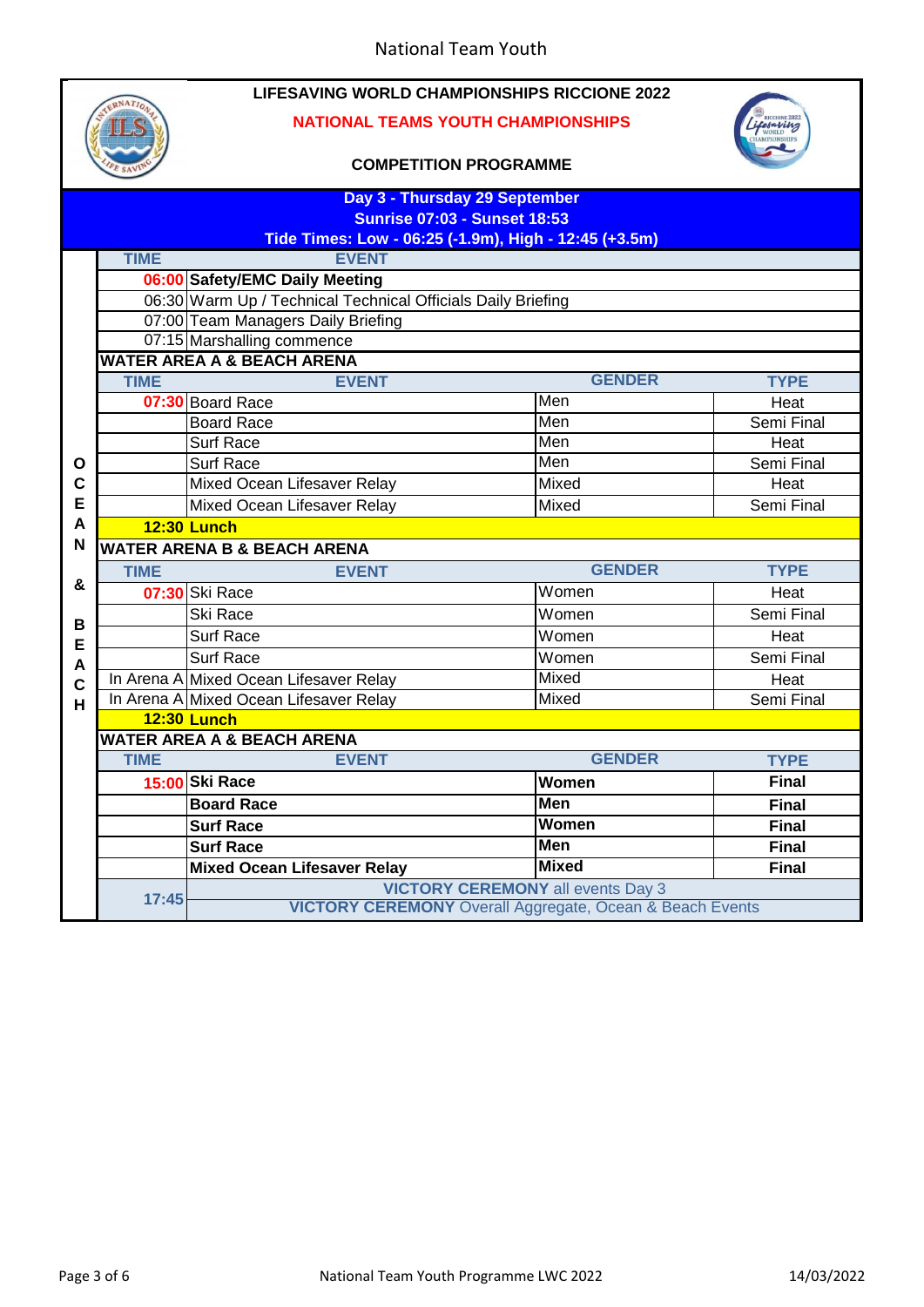### **NATIONAL TEAMS YOUTH CHAMPIONSHIPS**



|   | Day 4 - Friday 30 September |                                                                        |               |             |  |
|---|-----------------------------|------------------------------------------------------------------------|---------------|-------------|--|
|   | <b>TIME</b>                 | <b>EVENT</b>                                                           |               |             |  |
|   |                             | 06:00 Safety/EMC Daily Meeting                                         |               |             |  |
|   |                             | 07:30 Warm Up / Technical Technical Officials Daily Briefing           |               |             |  |
|   |                             | 08:00 Team Managers Daily Briefing                                     |               |             |  |
|   |                             | 08:30 Preparation of the pool                                          |               |             |  |
|   |                             | 08:30 Marshalling commence                                             |               |             |  |
|   | <b>TIME</b>                 | <b>EVENT</b>                                                           | <b>GENDER</b> | <b>TYPE</b> |  |
|   |                             | 08:45 200 m Obstacle Swim                                              | Women         | Heat        |  |
|   |                             | 200 m Obstacle Swim                                                    | Men           | Heat        |  |
|   |                             | 4 x 50 m Obstacle Relay                                                | Women         | Heat        |  |
|   |                             | 4 x 50 m Obstacle Relay                                                | Men           | Heat        |  |
|   |                             | Line Throw                                                             | Women         | Heat        |  |
|   |                             | <b>Line Throw</b>                                                      | Men           | Heat        |  |
|   |                             | 100 m Manikin Tow With Fins                                            | Women         | Heat        |  |
| Ρ |                             | 100 m Manikin Tow With Fins                                            | Men           | Heat        |  |
| O | <b>13:00 Lunch</b>          |                                                                        |               |             |  |
| O | <b>TIME</b>                 | <b>EVENT</b>                                                           |               |             |  |
| L |                             | 15:00 Warm Up / Technical Officials Briefing                           |               |             |  |
|   |                             | 15:45 Preparation of the pool                                          |               |             |  |
|   |                             | 15:45 Marshalling commence                                             |               |             |  |
|   | <b>TIME</b>                 | <b>EVENT</b>                                                           | <b>GENDER</b> | <b>TYPE</b> |  |
|   |                             | 16:00 200 m Obstacle Swim                                              | Women         | Final A & B |  |
|   |                             | 200 m Obstacle Swim                                                    | <b>Men</b>    | Final A & B |  |
|   |                             | 4 x 50 m Obstacle Relay                                                | Women         | Final A & B |  |
|   |                             | 4 x 50 m Obstacle Relay<br><b>VICTORY CEREMONY</b> 200 m Obstacle Swim | <b>Men</b>    | Final A & B |  |
|   |                             | <b>Line Throw</b>                                                      | Women         | Final A & B |  |
|   |                             |                                                                        | Men           | Final A & B |  |
|   |                             | <b>Line Throw</b><br><b>VICTORY CEREMONY 4 x 50 m Obstacle Relay</b>   |               |             |  |
|   |                             | 100 m Manikin Tow With Fins                                            | Women         | Final A & B |  |
|   |                             | 100 m Manikin Tow With Fins                                            | <b>Men</b>    | Final A & B |  |
|   |                             | <b>VICTORY CEREMONY Line Throw - 100m Manikin Tow with Fins</b>        |               |             |  |
|   |                             |                                                                        |               |             |  |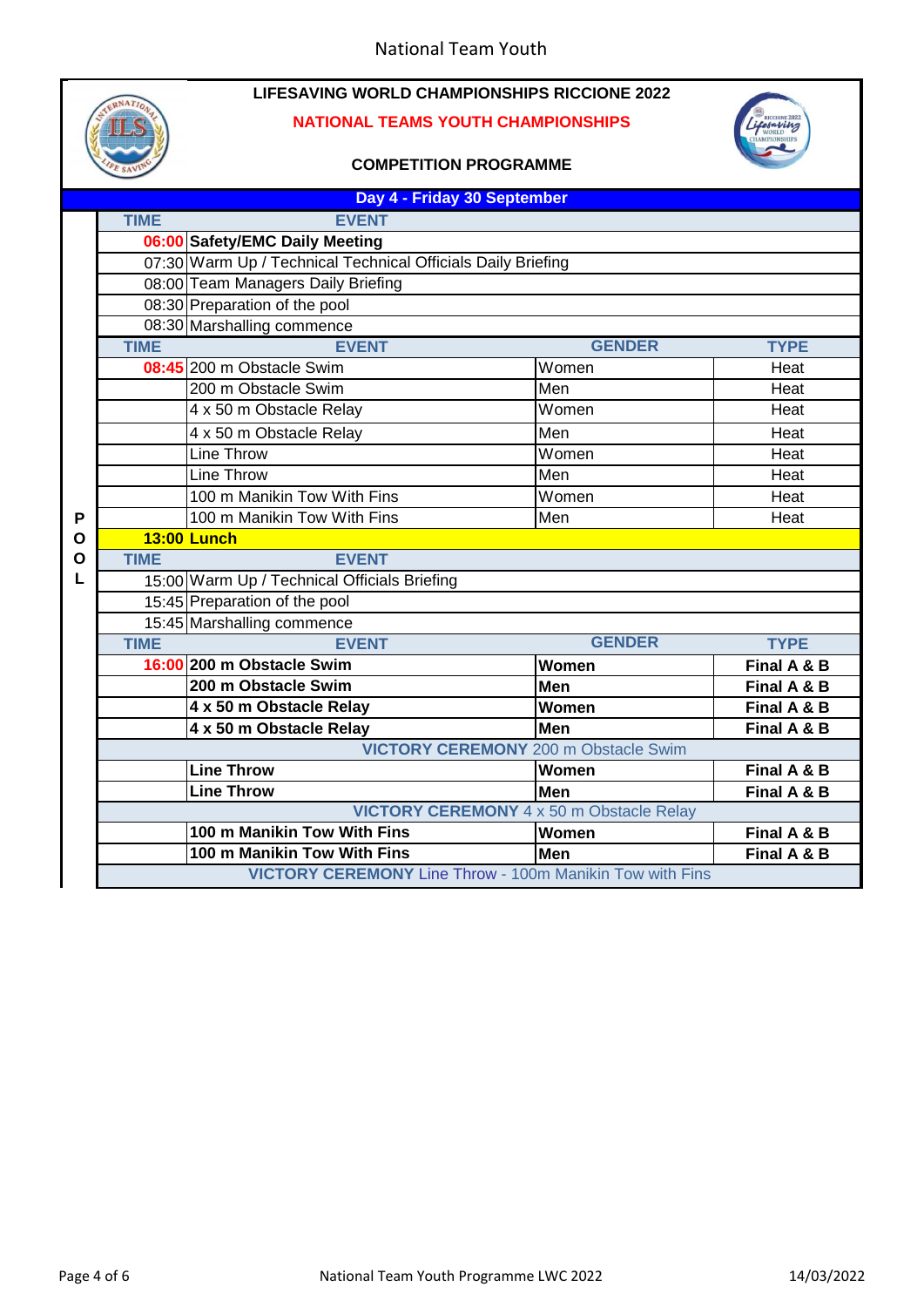### **NATIONAL TEAMS YOUTH CHAMPIONSHIPS**



|                                             | Day 5 - Saturday 1 October                   |                                                                   |               |             |  |
|---------------------------------------------|----------------------------------------------|-------------------------------------------------------------------|---------------|-------------|--|
|                                             | <b>TIME</b>                                  | <b>EVENT</b>                                                      |               |             |  |
|                                             |                                              | 06:00 Safety/EMC Daily Meeting                                    |               |             |  |
|                                             |                                              | 07:30 Warm Up / Technical Technical Officials Daily Briefing      |               |             |  |
|                                             |                                              | 08:00 Team Managers Daily Briefing                                |               |             |  |
|                                             |                                              | 08:30 Preparation of the pool                                     |               |             |  |
|                                             |                                              | 08:30 Marshalling commence                                        |               |             |  |
|                                             | <b>TIME</b>                                  | <b>EVENT</b>                                                      | <b>GENDER</b> | <b>TYPE</b> |  |
|                                             |                                              | 08:45 50 m Manikin Carry                                          | Women         | Heat        |  |
|                                             |                                              | 50 m Manikin Carry                                                | Men           | Heat        |  |
|                                             |                                              | 4 x 25 m Manikin Relay                                            | Women         | Heat        |  |
|                                             |                                              | 4 x 25 m Manikin Relay                                            | Men           | Heat        |  |
|                                             |                                              | 200 m Super Lifesaver                                             | Women         | Heat        |  |
|                                             |                                              | 200 m Super Lifesaver                                             | Men           | Heat        |  |
|                                             |                                              | 4 x 50 m Medley Relay                                             | Women         | Heat        |  |
| Ρ                                           |                                              | 4 x 50 m Medley Relay                                             | Men           | Heat        |  |
| O                                           | <b>12:45 Lunch</b>                           |                                                                   |               |             |  |
| O                                           | <b>TIME</b>                                  | <b>EVENT</b>                                                      |               |             |  |
| L                                           | 14:30 Warm Up / Technical Officials Briefing |                                                                   |               |             |  |
|                                             |                                              | 15:15 Preparation of the pool                                     |               |             |  |
|                                             |                                              | 15:15 Marshalling commence                                        |               |             |  |
|                                             | <b>TIME</b>                                  | <b>EVENT</b>                                                      | <b>GENDER</b> | <b>TYPE</b> |  |
|                                             |                                              | 15:30 50 m Manikin Carry                                          | Women         | Final A & B |  |
|                                             |                                              | 50 m Manikin Carry                                                | <b>Men</b>    | Final A & B |  |
|                                             |                                              | 4 x 25 m Manikin Relay                                            | Women         | Final A & B |  |
|                                             |                                              | 4 x 25 m Manikin Relay                                            | <b>Men</b>    | Final A & B |  |
|                                             | <b>VICTORY CEREMONY 50m Manikiin Carry</b>   |                                                                   |               |             |  |
|                                             |                                              | 200 m Super Lifesaver                                             | Women         | Final A & B |  |
|                                             |                                              | 200 m Super Lifesaver                                             | Men           | Final A & B |  |
| <b>VICTORY CEREMONY</b> 4x25m Manikin Relay |                                              |                                                                   |               |             |  |
|                                             |                                              | 4 x 50 m Medley Relay                                             | Women         | Final A & B |  |
|                                             |                                              | 4 x 50 m Medley Relay                                             | Men           | Final A & B |  |
|                                             |                                              | <b>VICTORY CEREMONY</b> 200m Super Lifesaver - 4x50m Medley Relay |               |             |  |